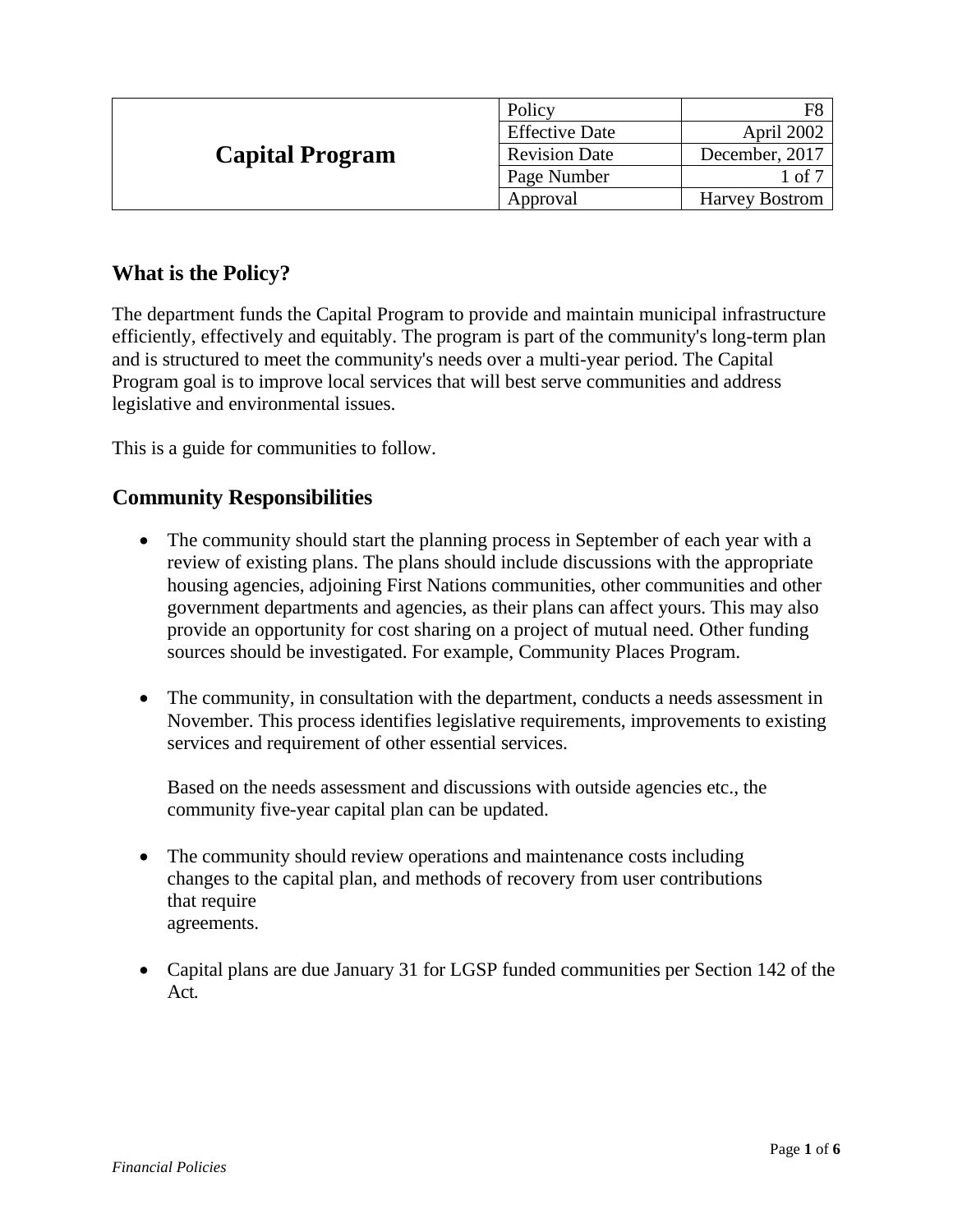# **How to Apply for a Project**

The application process for projects identified in the five-year capital plan should begin early enough to acquire estimates, technical assistance for drawings, etc. The deadline for capital applications is the **first Monday in May.**

- Communities should apply for projects for one fiscal year at a time. For example, 2007 applications will be for delivery in 2009/2010).
- Project applications must fall within the definition of municipal services. See Appendix Fl-B, Definition of Municipal Services.
- LGSP communities must include reserve funds as a contribution on the application, where applicable.
- Some projects have conditions attached by the Regional Office. These conditions must be met or the project is sent back to the Regional Office.
- The following are some of the questions included in the Project Assessment Form used by the Regional Office. See a copy in Appendix F8-B - Project Assessment Form.
- Ouestions to consider when applying:
	- How critical is the project? Is it a possible life-safety situation?
	- Is there an environmental requirement?
	- Is there a legal liability?
	- Is there a prior commitment?
	- Is the sustainability planned for? Are the O&M costs recoverable?
	- Will this be more efficient for the community?
	- Can the service be shared/acquired another way?
	- Is this a requirement due to growth and development?
	- Is the community prepared to provide the service after completion? Are there training needs?
	- Is there an internal report or requirement from an outside agency identifying the need for the project, for example a monitoring report?
	- Will this project serve more than one community?
	- Are estimates up to date and accurate?
	- Has all the information been provided? Are all the questions answered in the application?
	- Is there a community contribution to the project?

### **What Happens After the Applications are Submitted?**

Annually in May, the regional office reviews the applications for information. Applications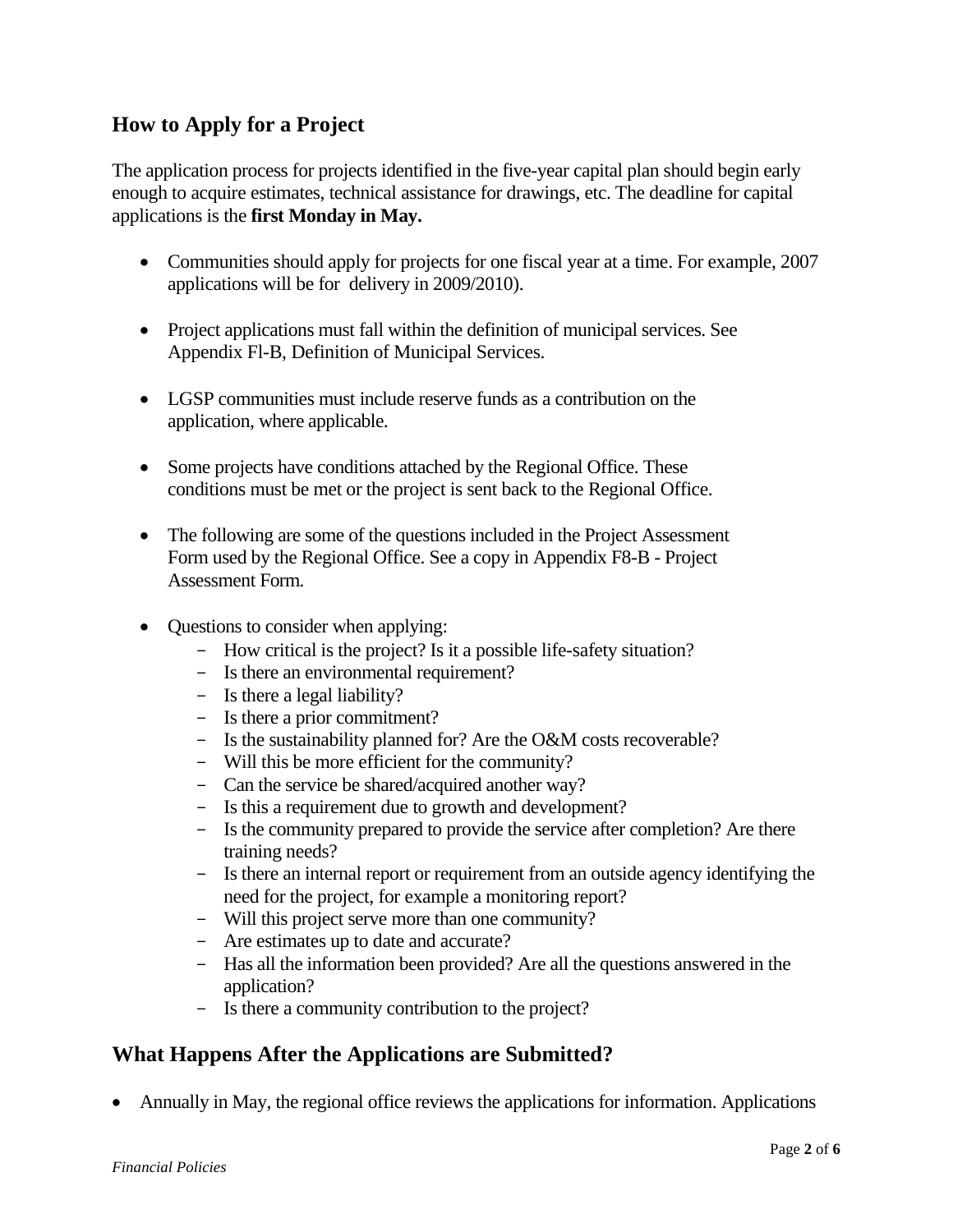may be returned requesting additional information or clarification.

- By July 31st annually, communities are to resubmit applications that were once submitted in May and returned to the community for revision.
- Capital applications are reviewed and assessed for completeness annually in August. **Only applications that are complete will be forwarded for further review**.
- Every September, the regional office will screen applications and provide recommendations to the Minister of Indigenous and Northern Relations (INR). Between November and January, pending the estimates process, the minister announces the approvals.
- Once approval is received, communities, in consultation with the department, can begin planning for project delivery.

### **Departmental Responsibilities**

- INR staff are available to assist in the capital application process through:
	- Technical assistance on maintenance issues or large projects such as the installation of a new water treatment plant, draft plans, project justification, drawings, site investigations, etc.
	- Assistance in preparing application
	- Needs assessment
	- Short and long-term planning
	- Conducting an infrastructure audit in all LGSP funded communities. This audit also provides an opportunity to identify capital requirements in the community
- The department monitors conditions imposed by the regional office on specific project approvals.
- The department implements recommendations, where possible.
- The department prepares information on the Capital Program process as well as a report Capital Program for submission to the Minister of Indigenous and Northern Relations.

#### **An orientation is provided to regional offices on the following standards:**

#### **1. Key Capital Principles**

- a) **Definition of municipal services**  see Appendix Fl-B Definition of Municipal Services.
- b) **Definition of legislative requirements**  legislative requirements are set out by government to regulate standards for water/wastewater treatment and waste disposal,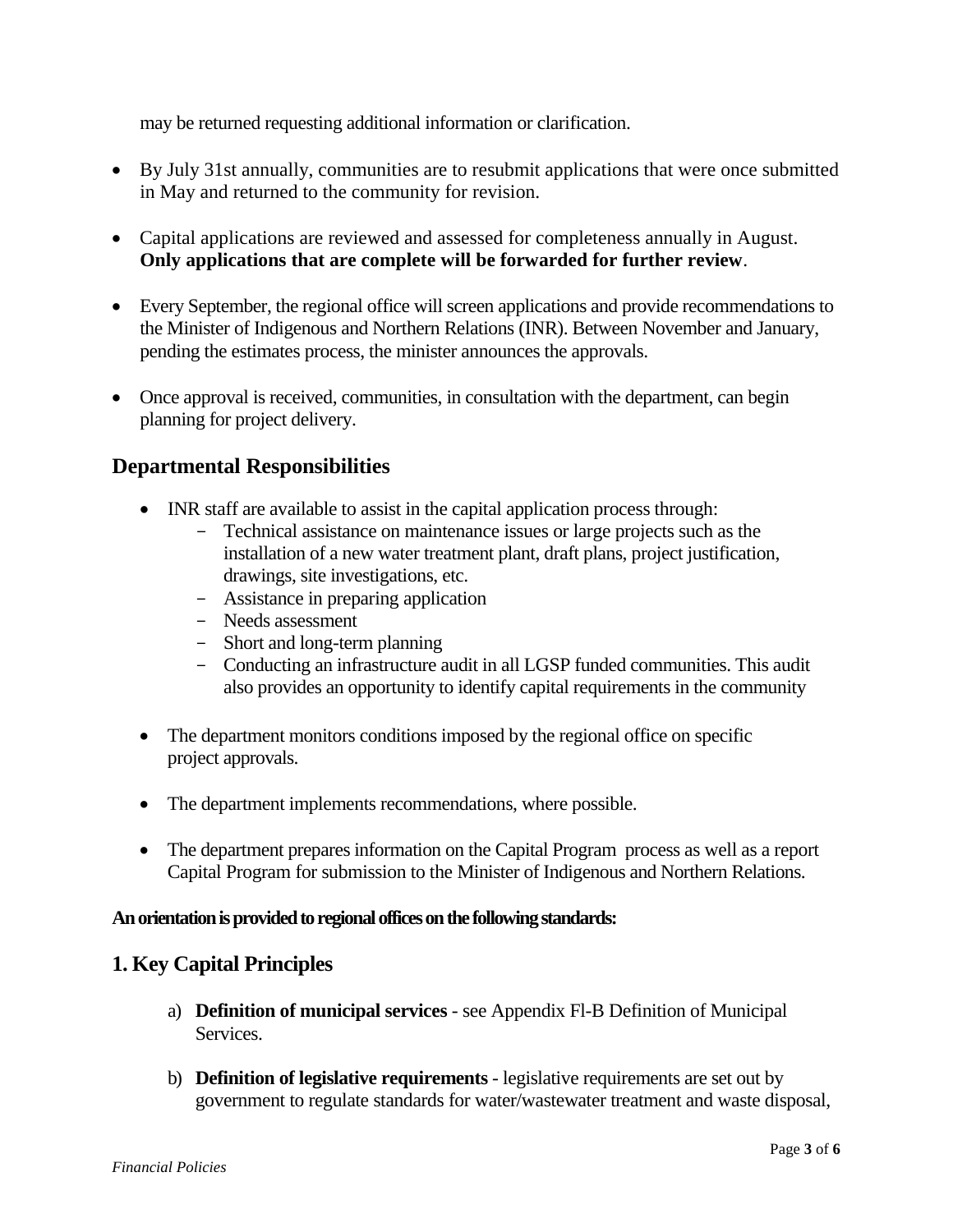building construction, and health and safety standards. Standards are legislated to provide safeguards for the protection of the citizens and the environment.

- c) **Community needs**  are identified by the community in its long-range plan and by the department in the needs assessment. Both are designed to improve living conditions and quality of life for residents.
- d) **Efficient/effective principle**  provides the optimum service to the maximum number of people at the most economical cost in the shortest possible time frame.
- e) **Equitable service**  when project **criteria are considered equal, the** project will be further scrutinized in a secondary assessment using additional criteria.

# **2. Criteria**

In consultation with communities, ANA developed the following criteria to be applied throughout the process:

#### **a) Legislative requirements for:**

- **Water**  Canadian Drinking Water Standards adopted by Manitoba Conservation and Water Stewardship along with Manitoba regulations
- **Wastewater/solid waste**  Manitoba regulations
- **Building codes/standards**, **safety standards**  Health and Safety
- **b) Maintenance of existing service standards -** vehicle replacements, building upgrades and repairs, road upgrading, etc.
- **c) Other justified municipal infrastructure and equipment –** new municipal infrastructure that does not exist in the community

#### **d) Inclusion of the projects in the community's five-year capital plan**

### **3. Funding Principles**

#### **Buildings**

- Existing buildings and infrastructure used for purposes other than a defined municipal service will not be funded, unless approved by the department.
- Where service fees have been set by the community to provide a service, fees should cover the actual costs as much as possible. Where a shortfall exists, the community is responsible to cover it and be able to identify the source of funds for this purpose.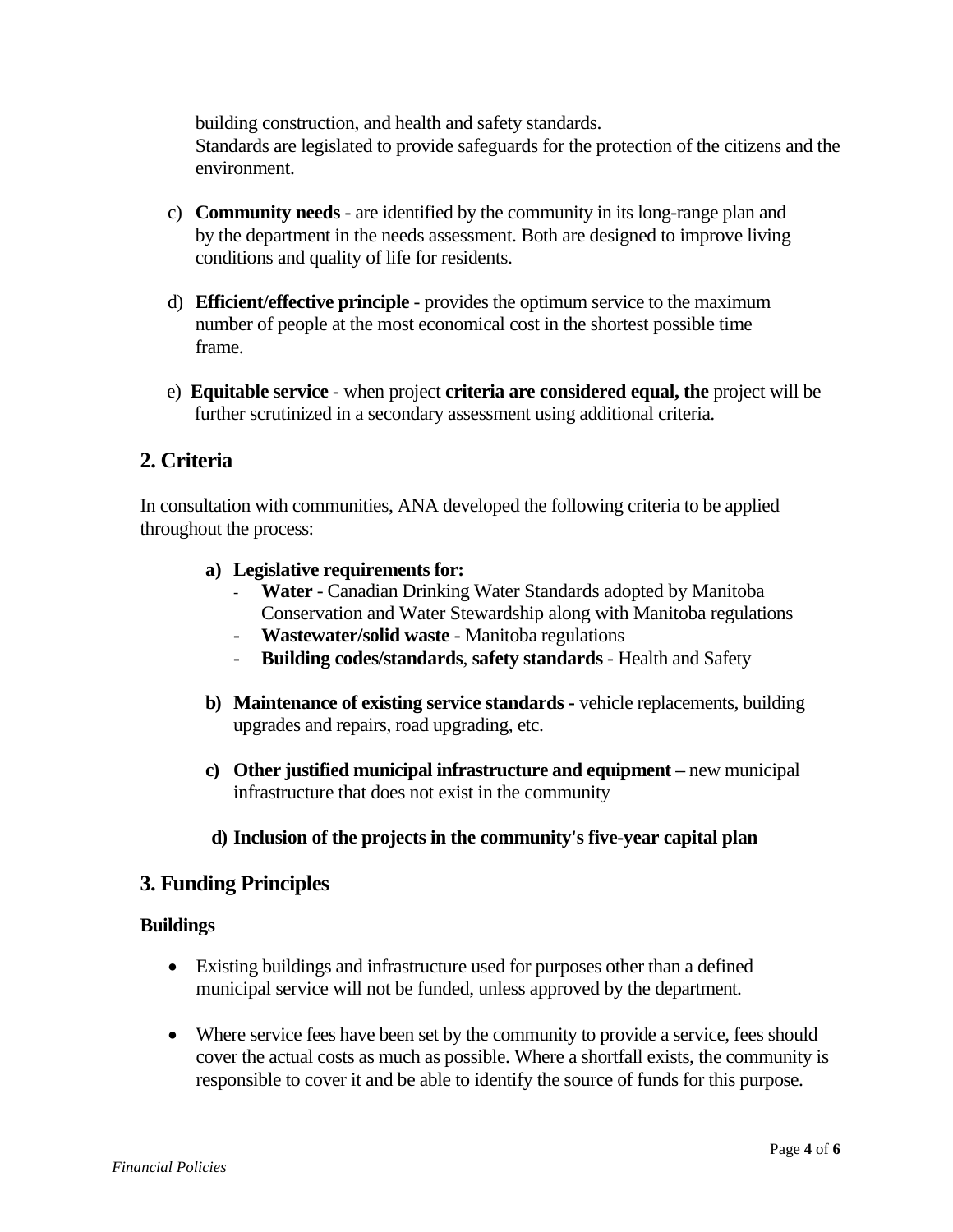- No funding will be provided to support infrastructure that has been replaced where the original building remains and is:
	- Not used for a municipal service
	- Converted to another municipal service not identified in this policy
	- Providing a duplication in municipal service
- Where a portion of a municipal building is used for a non-municipal service, such as day care, development corporation offices, etc., the cost for that space should be recovered on a rental basis from the group or agency using the space. These costs may be calculated using the maintenance cost analysis (MCA). The rental revenues will be considered as locally generated revenue.
- Where council provides rental space or a building to other agencies, the costs for the facility shall be deducted from the MCA funding. The agency is responsible for its share of the operating costs ANA can provide the calculations.

#### **Surplus Funding and Carry-over Funding**

- Capital funding is allocated for delivery of projects in subsequent years. Due to unforeseen circumstances, projects are occasionally cancelled or deferred.
- Depending on circumstances, if a project is cancelled or deferred the funding will be reallocated in the following fiscal year or when available.
- Capital projects approved for delivery in a specific year must be delivered in the approved year. With approval from the regional office, if a situation arises where a project cannot be delivered in the **approval year** the project may be carried over for one year. Extensions beyond the carry-over year will require a regional presentation.
- A holdback of up to 10% will be deducted from all community delivered projects. The holdback will be forwarded to councils upon completion of the project and submission of the final capital project report to the regional office.

### **4. Project Assessment Form**

The regional office decides how the projects will be screened and assessed using the assessment form as a guide; see Appendix F8-B, Project Assessment Form.

### **5. Funding Allocation**

The department receives annual capital infrastructure funding. From this funding the following is set aside:

• Vehicle replacement reserves